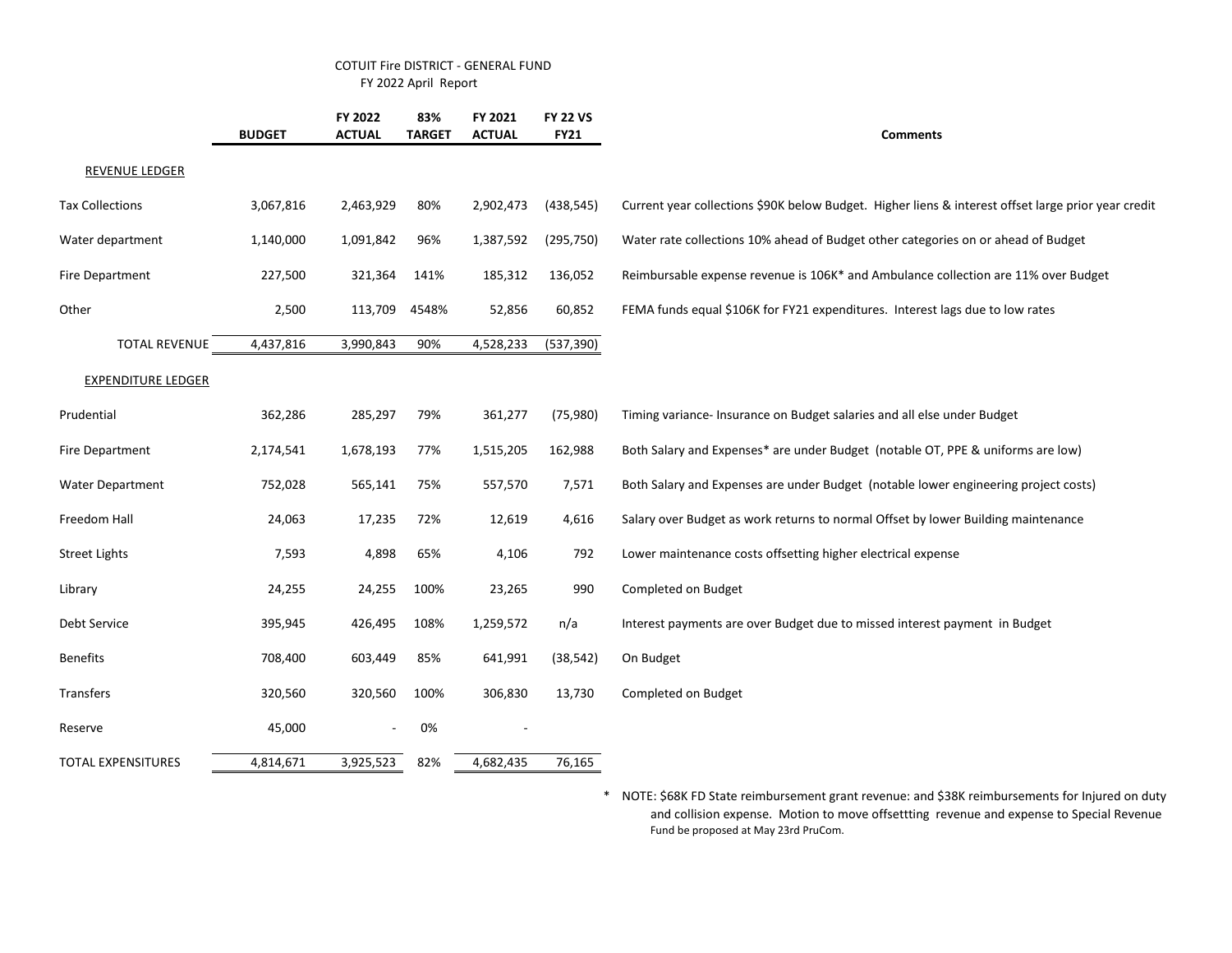## Cotuit Fire District - All Funds FY 2022 April Report  **SPECIAL ARTICLE STATUS**

| <b>DESCRIPTION</b><br>(Authorizing ADM Year and Article) | <b>BEGINING</b><br><b>BALANCE</b> | <b>May 2021 ADM</b><br><b>Additions</b> | FY 2022<br><b>EXPENDITED</b> | <b>CURRENT</b><br><b>BALANCE</b> | <b>STATUS</b>                                                                                                            |
|----------------------------------------------------------|-----------------------------------|-----------------------------------------|------------------------------|----------------------------------|--------------------------------------------------------------------------------------------------------------------------|
| <b>Carry -Over Articles</b>                              |                                   |                                         |                              |                                  |                                                                                                                          |
| Space Needs Study (2017-13)                              | 11,562                            | 31,125                                  |                              |                                  | 42,687 Available                                                                                                         |
| Water Dept Security System (2015-19)                     | 42,975                            |                                         | 8,445                        |                                  | 34,530 Completed, Article proposed for closure at May ADM                                                                |
| Fire Station Repairs (2020-7)                            | 40,695                            |                                         | 24,237                       |                                  | 16,458 In Process                                                                                                        |
| Water Tank balance (2015-various)                        | 312,634                           |                                         |                              |                                  | 312,634 \$180K available for 10 year project; \$132K for 30+ yr. only                                                    |
| New Articles from May 2021 ADM                           | 407,866                           | 31,125                                  | 32,682                       | 406,309                          |                                                                                                                          |
| Back-up Ambulance (2021-6)                               |                                   | 65,000                                  |                              |                                  | 65,000 Pending                                                                                                           |
| Replace Deputy Chief 's vehicle (2021-7)                 |                                   | 48,000                                  | 47,362                       |                                  | 638 Completed - Can be closed by PruCom                                                                                  |
| Transfer of School Property (2021-16)                    |                                   | 45,000                                  |                              |                                  | 45,000 School Property Acquisition and 1 year Maintenance                                                                |
| Cost Studies and maintenance (2021-17)                   |                                   | 207,500                                 |                              |                                  | 207,500 Evaluation of alternate use costs for School Property                                                            |
| <b>TOTAL</b>                                             | 407,866                           | 396,625                                 | 80,044                       | 724,447                          |                                                                                                                          |
| <b>USDA Maintenance Reserve</b><br>Activity              | 34,221                            | 15,500                                  | 275                          | 49,446                           | Reserve for Main Street Tower maintenance as require by USDA<br>loan agreement. Funded annual from Water Dept operations |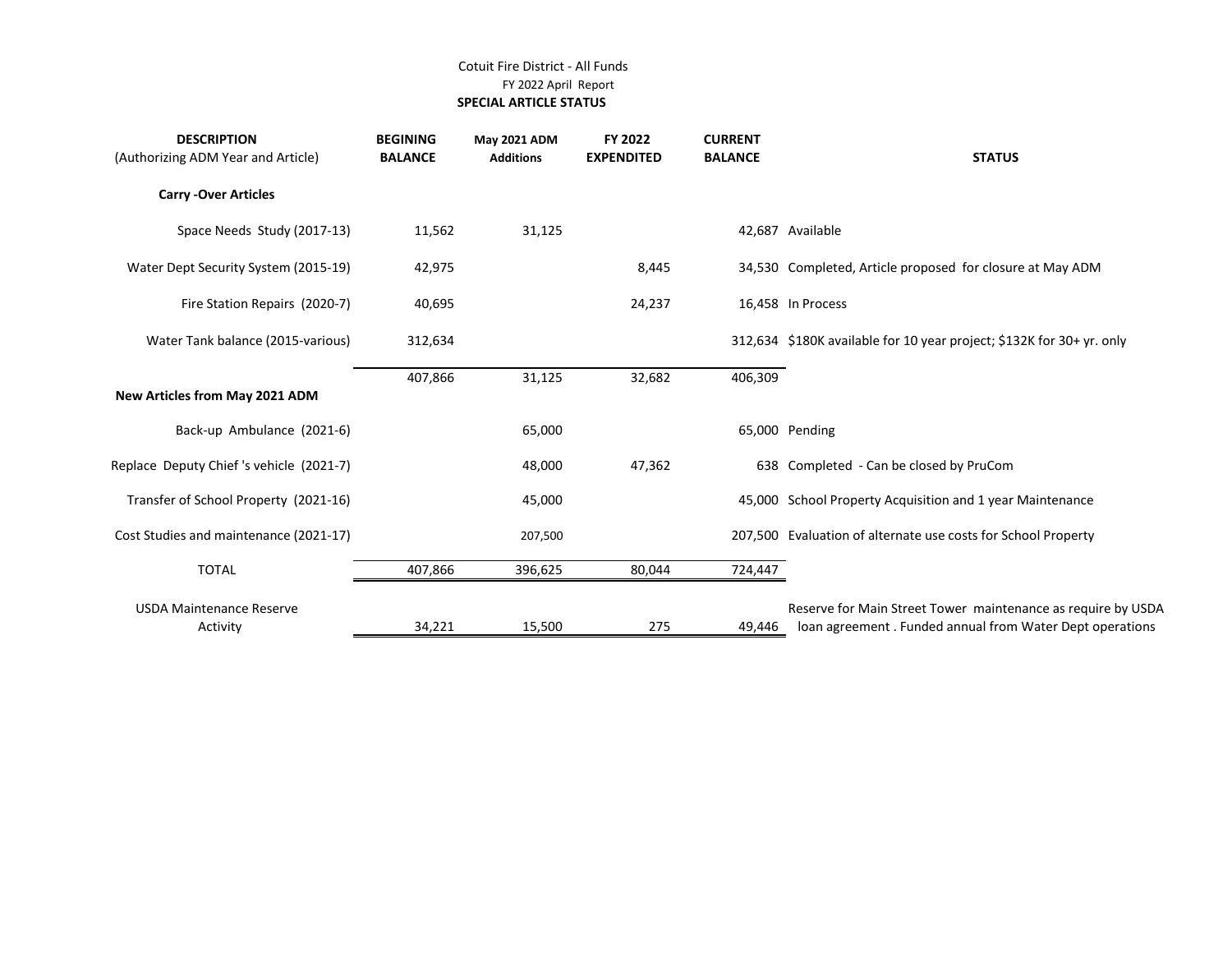## COTUIT Fire DISTRICT - GENERAL FUND FY 2022 April Report

|                         | <b>BUDGET</b> | FY 2022<br><b>ACTUAL</b> | 83%<br><b>TARGET</b> | FY 2021<br><b>ACTUAL</b> | <b>FY 22 VS</b><br><b>FY21</b> |                                                                               |
|-------------------------|---------------|--------------------------|----------------------|--------------------------|--------------------------------|-------------------------------------------------------------------------------|
| PRUDENTIAL              |               |                          |                      |                          |                                |                                                                               |
| <b>Salaries</b>         | 111,200       | 80,610                   | 72%                  | 98,448                   |                                | (17,838) Well Below Budget                                                    |
| Insurance               | 150,000       | 150,706                  | 100%                 | 141,758                  |                                | 8,948 On Budget                                                               |
| Refinancing cost        | 0             |                          |                      | 121,071                  | (121, 071)                     |                                                                               |
| Liens, Penalty & Int.   | 101,086       | 53,981                   | 53%                  | 0                        |                                | 53,981 Well Below Budget, audit and actuarial fees paid May                   |
|                         | 362,286       | 285,297                  | 79%                  | 361,277                  | (75, 980)                      |                                                                               |
| FIRE DEPARTMENT         |               |                          |                      |                          |                                |                                                                               |
| Salaries                | 1,832,910     | 1,443,185                | 79%                  | 1,296,493                |                                | 146,692 Below Budget - primarily OT but regular salaries as well              |
| Expenses                | 341,631       | 235,008                  | 69%                  | 218,712                  |                                | 16,296 Below Budget - primarily Maintenance, legal PPE and uniforms           |
|                         | 2,174,541     | 1,678,193                | 77%                  | 1,515,205                | 162,988                        |                                                                               |
| <b>WATER DEPARTMENT</b> |               |                          |                      |                          |                                |                                                                               |
| Salaries                | 375,029       | 297,887                  | 79%                  | 300,597                  |                                | (2,710) Below Budget across all categories                                    |
| Expenses                | 376,999       | 267,254                  | 71%                  | 256,973                  |                                | 10,281 Below Budget - lower engineering cost, chemicals and meter replacement |
|                         | 752,028       | 565,141                  | 75%                  | 557,570                  | 7,571                          |                                                                               |
| <b>FREEDOM HALL</b>     |               |                          |                      |                          |                                |                                                                               |
| Salaries                | 3,759         | 4,547                    | 121%                 | 0                        |                                | 4,547 Over Budget due to understated Budget                                   |
| expenses                | 20,304        | 12,688                   | 62%                  | 12,619                   |                                | 69 Well Below Budget due to lower maintenance costs                           |
|                         | 24,063        | 17,235                   | 72%                  | 12,619                   | 4,616                          |                                                                               |
| <b>STREET LIGHTS</b>    |               |                          |                      |                          |                                |                                                                               |
| Electricity             | 5,100         | 4,105                    | 80%                  | 3,672                    | 433                            |                                                                               |
| Maintenance             | 2,493         | 793                      | 32%                  | 434                      |                                | 359 Well below budget                                                         |
|                         | 7,593         | 4,898                    | 65%                  | 4,106                    | 792                            |                                                                               |
| <b>DEBT SERVICE</b>     |               |                          |                      |                          |                                |                                                                               |
| Long Term principal     | 282,632       | 282,632                  | 100%                 | 152,632                  |                                | 130,000 Competed on Budget                                                    |
| Long Term interest      | 113,313       | 143,863                  | 127%                 | 117,648                  |                                | 26,215 Understated Budget for 2nd LT debt Interest due in April               |
| Short Term principal    | 0             |                          |                      | 970,000                  | (970,000)                      |                                                                               |
| Short Term interest     | 0             |                          |                      | 19,292                   | (19, 292)                      |                                                                               |
|                         | 395,945       | 426,495                  | 108%                 | 1,259,572                | (833,077)                      |                                                                               |
| <b>BENEFITS</b>         |               |                          |                      |                          |                                |                                                                               |
| Health insurance        | 323,000       | 222,599                  | 69%                  | 251,571                  |                                | (28,972) Under Budget due to one month premium holiday                        |
| Life & Dental Ins       | 20,000        | 12,226                   | 61%                  | 43,898                   |                                | (31,672) Under Budget due to one month premium holiday                        |
| Med Ins stipend option  | 42,530        | 45,760                   | 108%                 | 14,081                   |                                | 31,679 Timing Variance                                                        |
| Retirement              | 322,870       | 322,863                  | 100%                 | 332,441                  |                                | (9,578) Completed on Budget                                                   |
|                         | 708,400       | 603,449                  | 85%                  | 641,991                  | (38, 542)                      |                                                                               |
| <b>TRANSFERS</b>        |               |                          |                      |                          |                                |                                                                               |
| <b>OPEB Trust</b>       | 239,600       | 239,600                  | 100%                 | 25,000                   |                                | 214,600 Completed on Budget                                                   |
| Stabilization           | 35,000        | 35,000                   | 100%                 | 239,000                  |                                | (204,000) Completed on Budget                                                 |
| <b>WD Stabilization</b> | 45,960        | 45,960                   | 100%                 | 42,830                   |                                | 3,130 Completed on Budget                                                     |
|                         | 320,560       | 320,560                  | 100%                 | 306,830                  | 13,730                         |                                                                               |